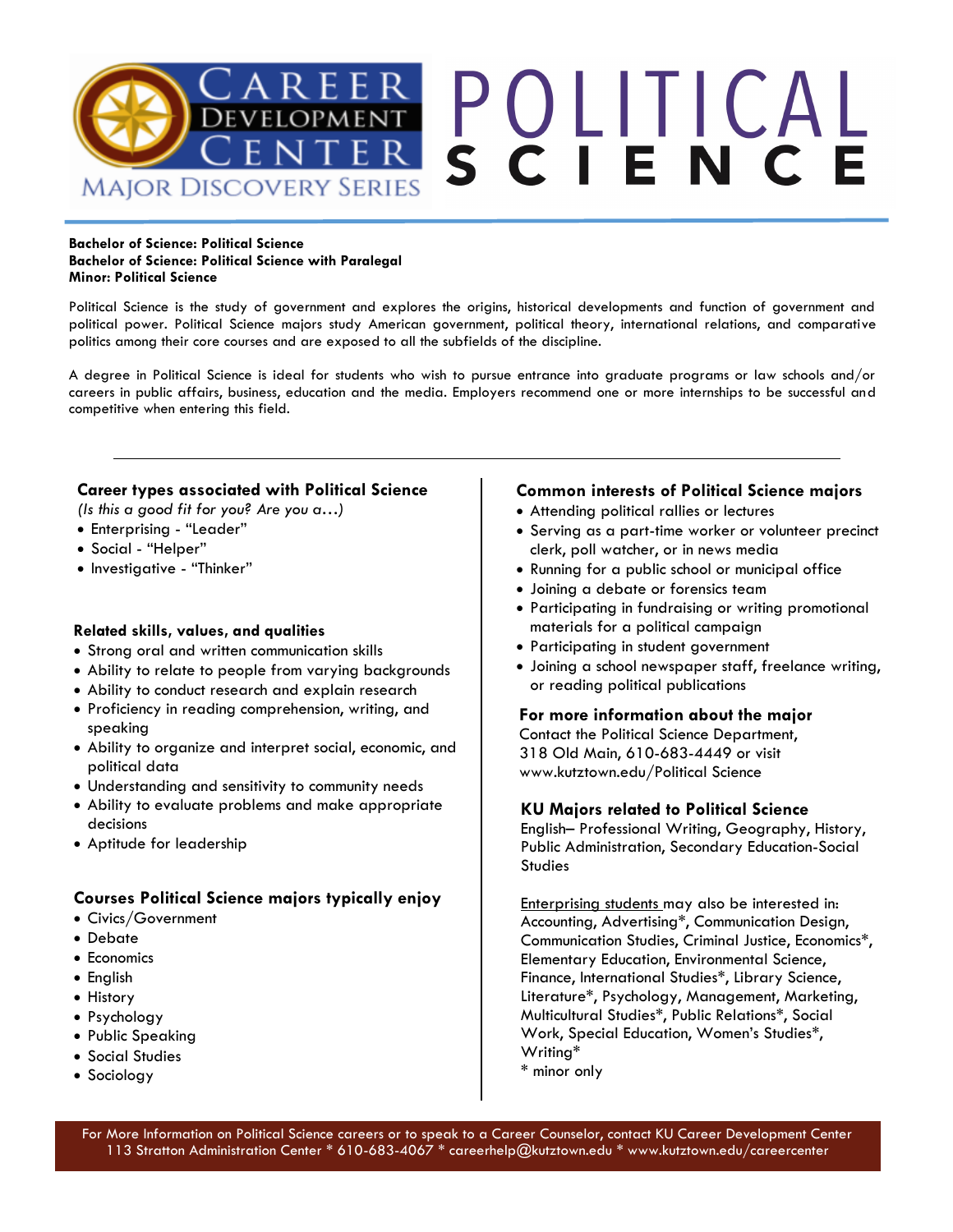# **FOUR STEPS TO SUCCESS**

# DISCOVER EXPERIENCE MOPLEMENT

2<sup>ND</sup> YEAR

# 1<sup>ST</sup> YEAR

EXPLORE >

- Enroll in the Career Exploration Certificate.
- Attend info sessions to learn about career development and personal branding.
- Take a career assessment to identify and confirm interests.
- Get involved in campus clubs and organizations.
- Develop basic workplace skills through jobs or volunteer work.
- Talk with professors, family, and friends about career ideas.
- Conduct informational interviews with professionals working in fields of interest.
- Develop a relationship with your professors and faculty advisor.
- Meet with CDC career coach.
- Attend info sessions to learn about resume writing, and externships.
- Confirm your choice of major and consider options for double major or minor.
- Research careers of interest.
- Complete a job shadowing (externship) experience.
- Seek meaningful employment or volunteer work in a field related to your major.
- Explore options for undergraduate research and study abroad.
- Write a resume and have it reviewed by the CDC.
- Manage your online presence.

# 3RD YEAR

- Enroll in the Career Success Certificate.
- Complete an internship and/or undergraduate research.
- Attend info sessions about internships, interviewing, job search strategies, and grad school.
- Build a LinkedIn profile and continue to monitor your online presence.
- Complete a mock interview.
- Build skills through research projects, part-time employment, and volunteer work.
- Participate in employers panels, site visits & networking events.
- Attend internship & job fairs.
- Take on a leadership role in a student organization or work.
- Consider graduate school options and prepare for

# 4TH YEAR

- Attend your Senior Kick-off and other info sessions to prepare for job search/grad school.
- Update your resume and LinkedIn profile.
- Create cover letter drafts.
- Gain experience through internships and/or undergraduate research.
- Secure references for job/grad school applications.
- Create your "30 second" commercial/elevator pitch.
- Meet with CDC to develop job search strategies.
- Research employers.
- Network with professionals through events and social media.
- Join a professional organization in your discipline.
- Attend the senior etiquette luncheon or dinner.
- Participate in job fairs and on-campus interviewing.

# **Sample Career Titles**

Political Science majors can be found working in a wide variety of career fields. Here are just some career titles that may be of interest. Please note that some jobs may require further education and training. To learn more about these careers, visit http://online.onetcenter.org or www.bls.gov/oco.

- Account Executive
- Advocate
- Archivist
- Anthropologist
- Association Manager
- Attorney
- Broadcast Journalist
- Business Development Officer
- Buyer
- Campaign Manager
- Chamber of Commerce Manager
- City Manager
- Community Relations Director
- Congressional Aide
- Congressional Research Consultant
- Consumer Advocate
- Diplomat
- Editor
- Environmental Policy Analyst
- FBI/CIA Agent
- Foreign Correspondent
- Foreign Service Officer
- Government Intelligence Analyst
- Historic Preservationist
- International Business Specialist
- International Organization Official
- International Trade Specialist
- Interpreter
- Judge
- Labor Relations Specialist
- Law Enforcement Officer
- Legal Assistant
- Legislative Analyst
- Lobbyist
- Management Analyst
- Mayor
- Market Research Analyst
- Media Analyst
- Military Officer
- Paralegal
- Parole/Probation Officer
- Peace Corps/Vista Worker
- Political Pollster
- Penologist
- Politician

• Researcher • Sales Manager • School Administrator

• Survey Worker

• Writer/Author

- Political Consultant
- Political Scientist
- Professor: Political Science/History
- Public Administrator/Manager
- Public Health Official
- Public Opinion Interviewer
- Public Recreation Director
- Public Relations Specialist

• Real Estate Agent/Broker

• Radio/TV Announcer/Producer

• Social Services Administrator • Special Interest Group Director

• Teacher: Humanities/Social Sciences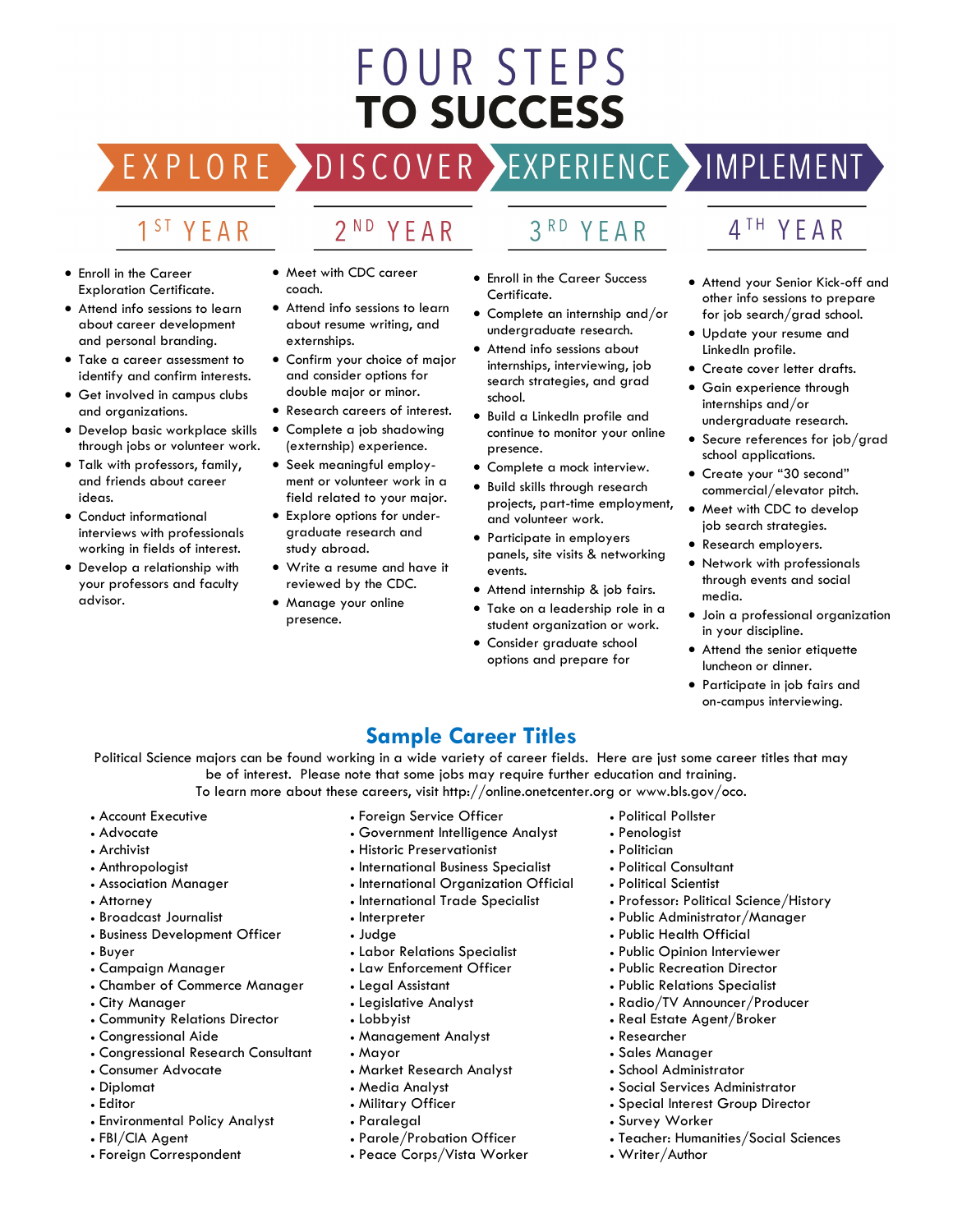# **Common Internship Sites and Employers**

Political Science majors often find internships and employment in the following fields/industries.

- Business & Industry
- Campaign Management Firms
- Communications Media
- Consulting Firms
- Courts and Law Offices
- Educational Institutions
- Military and Para-Military Groups
- Non-Profit Organizations
- Public/International Affairs Offices
- Political Parties
- Private/Public Interest Groups

 Handshake is the primary online resource **for handshake** for preparing and connecting students and alumni with employers. **www.kutztown.edu/handshake**

# **Useful Websites for Political Science Majors**

Whether you are researching related career fields, applying for internships or jobs, or planning to join a professional association, these websites are for you!

#### **Industry/Employment Information**

American Enterprise Institute for Public Policy Research www.aei.org

Careers in Government www.careersingovernment.com

Careers in Federal Government www.makingthedifference.org

Federal Jobs www.federaljobs.net

Government Jobs www.governmentjobs.com

Law Student Center www.hg.org/students.html

National Nonprofit Job Opportunities www.opportunitynocs.org

Public Service Careers www.publicservicecareers.org

USA Jobs www.usajobs.gov

#### **Professional Associations**

The American Academy of Political & Social Science www.aapss.org

American Assoc. for State & Local History www.aaslh.org

American Political Science Association www.apsanet.org

Association for Public Policy Analysis & Management www.appam.org

Association for Political Science **Students** http://www.iapss.org

National Council on Public History http://ncph.org

National Federation of Paralegal Associations www.paralegals.org

Northeaster Political Science Association www.northeasternpsa.org

U.S. Naval Institute www.usni.org

#### **Related Area Employers**

Commonwealth of Pennsylvania Ford Law Office LLC Grant Street Group Greenlee Partners, LLC Martson Law Offices Mission Kids Child Advocacy Center Ostroff Injury Law, P.C. Pennsylvania State Employees Credit Union The Republican National Committee The Washington Center U.S. Census Bureau U.S. Department of the Treasury United Way of Pennsylvania